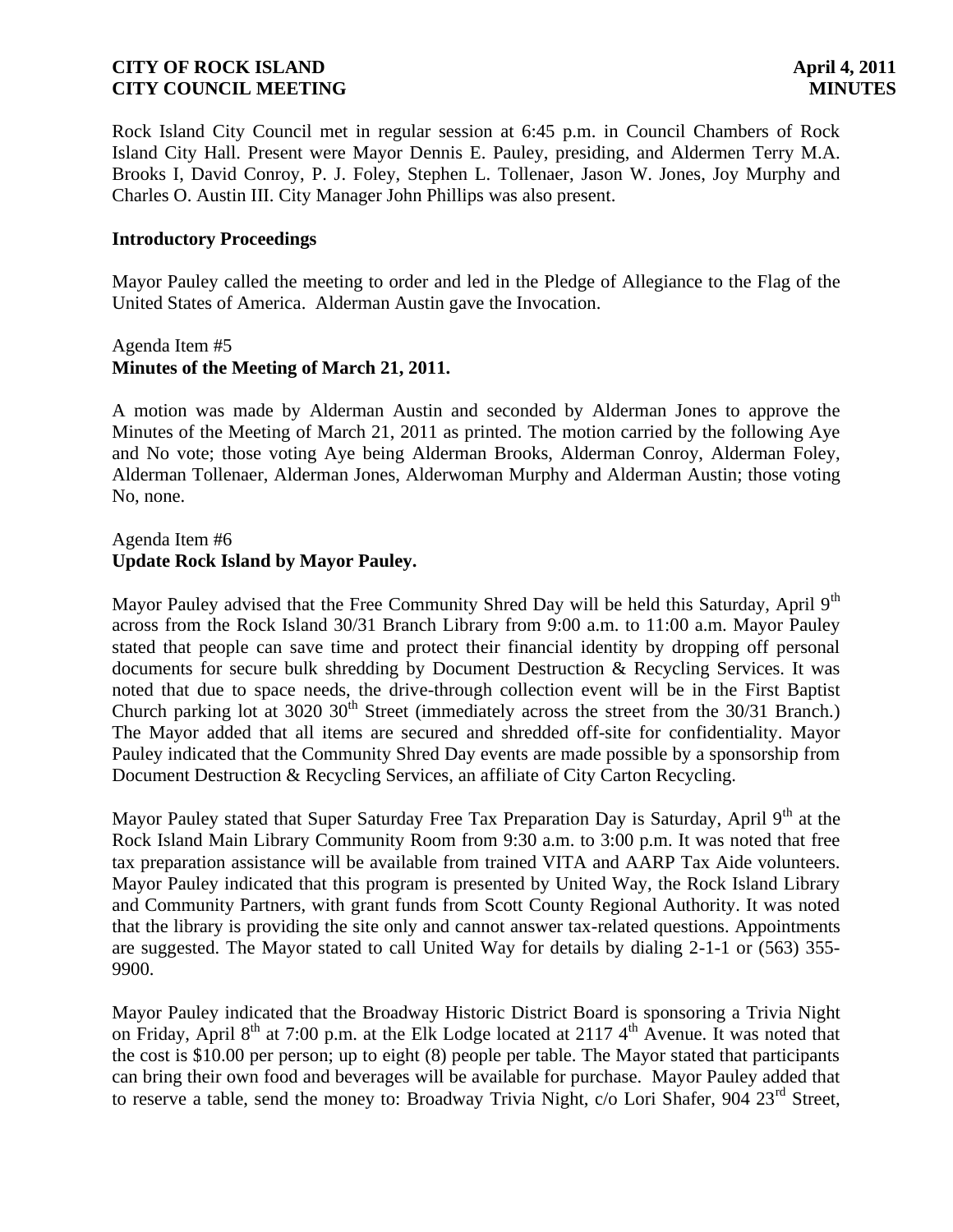Rock Island, IL 61201. The reservation deadline is Tuesday, April 5<sup>th</sup>. It was noted to call Lori at 786-1307 for more information.

Mayor Pauley advised that due to budget adjustments, Rock Island library hours will change as of today, April  $4<sup>th</sup>$  at the Main Library, the 30/31 Branch and the Southwest Branch. Mayor Pauley added that the Main Library will close at 8:00 p.m. on Mondays through Thursdays. All three (3) locations will close at 5:00 p.m. on Fridays and Saturdays until May  $28<sup>th</sup>$ , when all libraries go on summer hours. It was noted that from Memorial Day through Labor Day, all three (3) locations will close at 1:00 p.m. on Saturdays.

Mayor Pauley stated to not forget to vote in the Consolidated General Election on Tuesday, April 5<sup>th</sup>. The Mayor advised that the polls will be open from 6:00 a.m. until 7:00 p.m. It was noted that for more information, contact the Voter Registration/Elections department of the County Clerk's Office at (309) 558-3571.

# Agenda Item #7 **Proclamation declaring April 10th through April 16th as The Week Of The Young Child.**

Mayor Pauley read the Proclamation declaring April  $10^{th}$  through April  $16^{th}$  as The Week Of The Young Child.

A member from the Quad Cities Association for the Education of Young Children (no name indicated) accepted the proclamation and thanked the Mayor and Council for the proclamation.

### Agenda Item #8

# **A Special Ordinance establishing a no parking zone on both sides of 37th Avenue between the east and west entrance and exit points at 527 37th Avenue.**

Alderman Conroy moved and Alderman Foley seconded to consider, suspend the rules and pass the ordinance. The motion carried by the following Aye and no vote: those voting Aye being Alderman Brooks, Alderman Conroy, Alderman Foley, Alderman Tollenaer, Alderman Jones, Alderwoman Murphy and Alderman Austin; those voting No, none.

### Agenda Item #9 **A Special Ordinance regulating parking on private property at 1880 38th Street**.

It was moved by Alderwoman Murphy, seconded by Alderman Austin to consider, suspend the rules and pass the ordinance. The motion carried by the following Aye and No vote: those voting Aye being Alderman Brooks, Alderman Conroy, Alderman Foley, Alderman Tollenaer, Alderman Jones, Alderwoman Murphy and Alderman Austin; those voting No, none.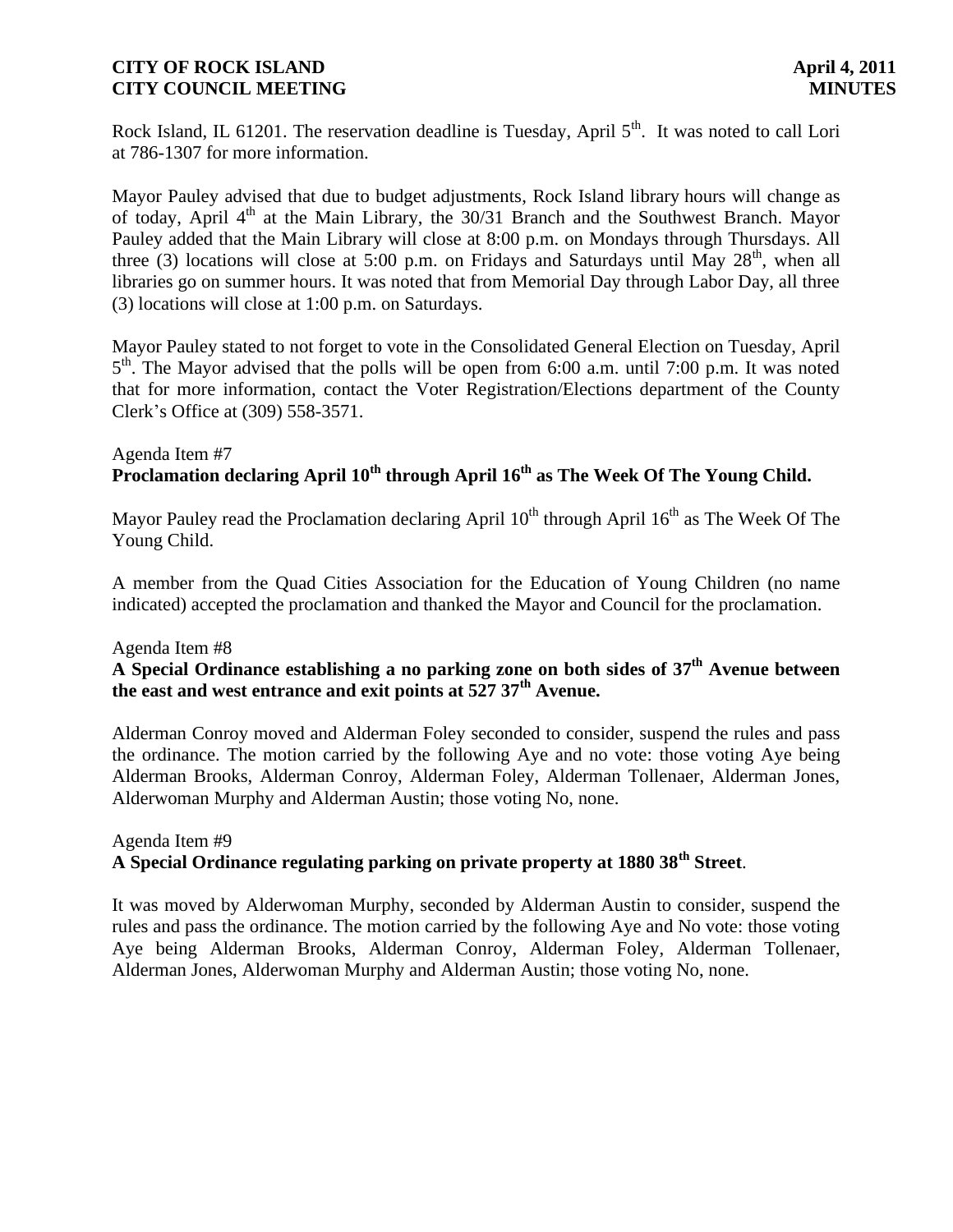#### Agenda Item #10

# **A Special Ordinance amending Chapter 3: Alcoholic Liquor, Sec. 3-5 and Sec. 3-9 of the Code of Ordinances.**

Alderman Austin moved and Alderwoman Murphy seconded to consider, suspend the rules and pass the ordinance. The motion carried by the following Aye and no vote: those voting Aye being Alderman Brooks, Alderman Conroy, Alderman Foley, Alderman Tollenaer, Alderwoman Murphy and Alderman Austin; those voting No, Alderman Jones.

### Agenda Item #11 **CLAIMS**

It was moved by Alderman Tollenaer, seconded by Alderwoman Murphy to accept the following reports and authorize payment as recommended. The motion carried by the following Aye and No vote: those voting Aye being Alderman Brooks, Alderman Conroy, Alderman Foley, Alderman Tollenaer, Alderman Jones, Alderwoman Murphy and Alderman Austin; those voting No, none.

- a. Report from the Administrative Services Department regarding payment in the amount of \$8,428.17 to Kutsunis and Weng for legal services rendered for March 2011.
- b. Report from the Administrative Services Department regarding payment in the amount of \$934.79 to Rex Hanson for General Liability Claims.

#### Agenda Item #12

# **Claims for the weeks of March 18th through March 24th in the amount of \$786,003.76 and March 25th through March 31st in the amount of \$643,756.25.**

Alderman Conroy moved and Alderman Tollenaer seconded to allow the claims. The motion carried by the following Aye and No vote: those voting Aye being Alderman Brooks, Alderman Conroy, Alderman Foley, Alderman Tollenaer, Alderman Jones, Alderwoman Murphy and Alderman Austin; those voting No, none.

#### Agenda Item #13 P**ayroll for the weeks of March 7th through March 20th in the amount of \$1,216,130.07.**

It was moved by Alderman Foley, seconded by Alderwoman Murphy to allow the payroll. The motion carried by the following Aye and No vote: those voting Aye being Alderman Brooks, Alderman Conroy, Alderman Foley, Alderman Tollenaer, Alderman Jones, Alderwoman Murphy and Alderman Austin; those voting No, none.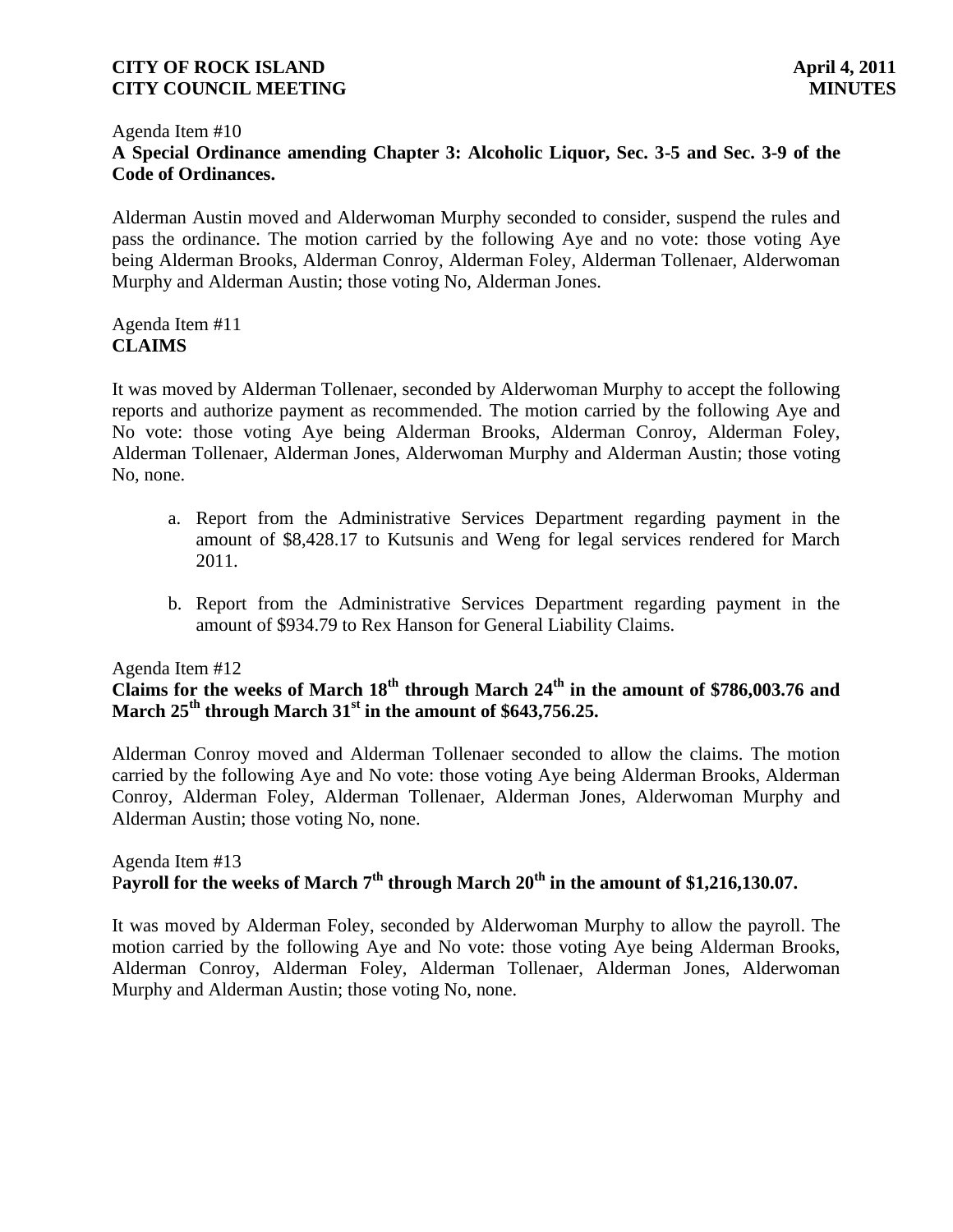#### Agenda Item #14

# **Report from the Administrative Services Department regarding a two-year labor agreement between the City and AFSCME B for the period of March 22, 2010 through March 18, 2012.**

It was moved by Alderman Jones, seconded by Alderwoman Murphy to approve the agreement as recommended and authorize the City Manager to execute the contract documents. The motion carried by the following Aye and No vote: those voting Aye being Alderman Brooks, Alderman Conroy, Alderman Foley, Alderman Tollenaer, Alderman Jones, Alderwoman Murphy and Alderman Austin; those voting No, none.

#### Agenda Item #15

## **Report from the Police Department regarding a one-year agreement for the purchase of the LeadsOnline system in the amount of \$5,890.00.**

Alderwoman Murphy moved and Alderman Austin seconded to approve the one-year agreement expiring on March 31, 2012 at the prices quoted and authorize the City Manager to execute the contract documents. The motion carried by the following Aye and No vote: those voting Aye being Alderman Brooks, Alderman Conroy, Alderman Foley, Alderman Tollenaer, Alderman Jones, Alderwoman Murphy and Alderman Austin; those voting No, none.

#### Agenda Item #16

### **Report from the Finance Department regarding an adjustment to the Fiscal Year 2012 Budget, recommending increasing the Park and Recreation Fund in the amount of \$799,300.00.**

It was moved by Alderman Tollenaer, seconded by Alderman Foley to approve the budget adjustment as recommended.

Discussion followed. Mayor Pauley inquired upon Parks and Recreation Director Bill Nelson to update Council on this large adjustment.

Mr. Nelson explained that several of these items are carryovers from last year, which include the final construction and payoff for RIFAC of approximately \$500,000.00; and \$90,000.00 for the current bid for reroofing some of the original roofs at RIFAC. In addition, Mr. Nelson indicated that another project is the micro-sealing of parking lots in some of the parks and other miscellaneous items.

City Manager Phillips stated that this is not additional money; it is money that was budgeted last year for projects that were not completed. Mr. Phillips added that action is being taken to move these funds into this new budget year to take care of expenses.

After discussion, the motion carried by the following Aye and No vote: those voting Aye being Alderman Brooks, Alderman Conroy, Alderman Foley, Alderman Tollenaer, Alderman Jones, Alderwoman Murphy and Alderman Austin; those voting No, none.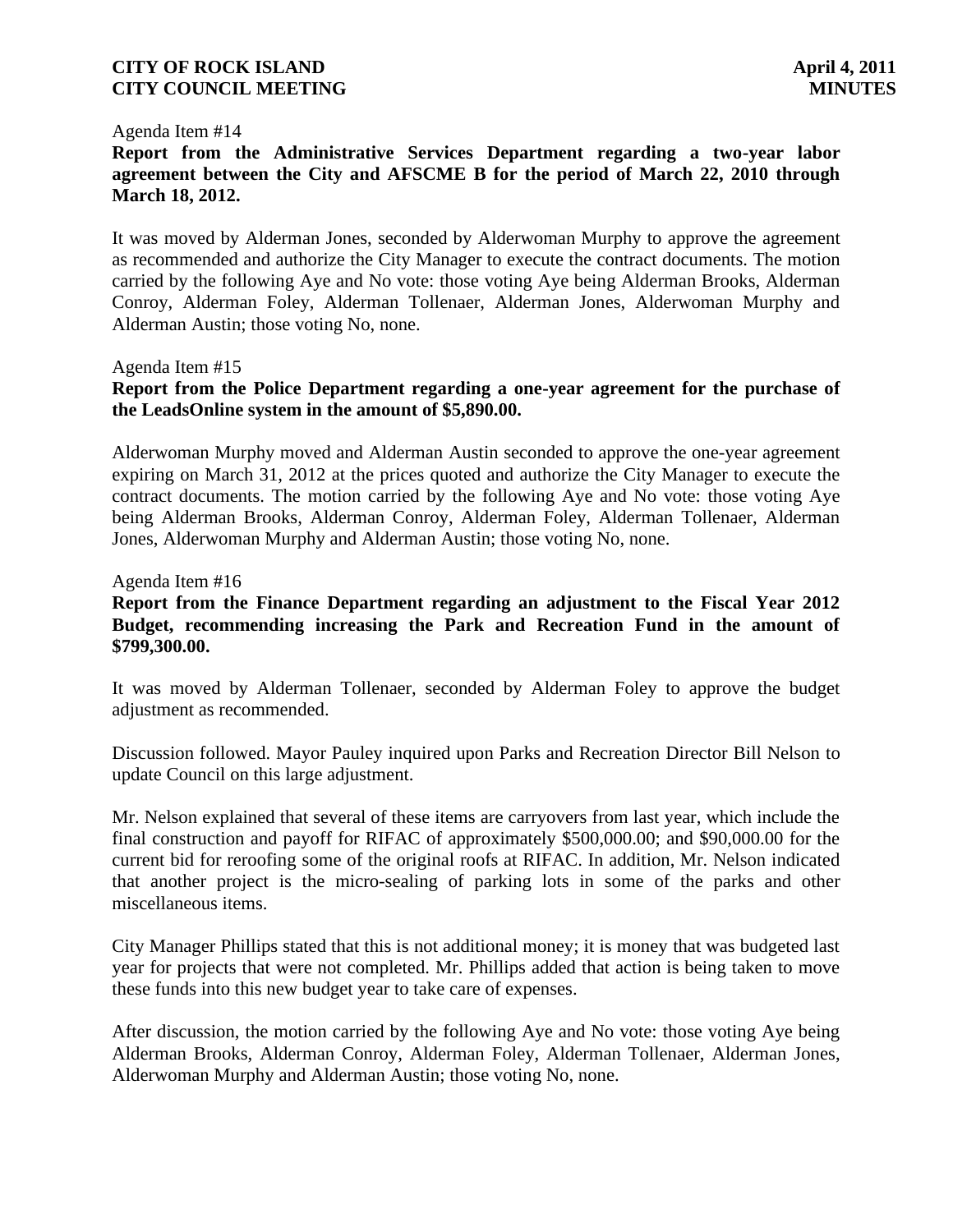#### Agenda Item #17

# **Report from the Traffic Engineering Committee regarding a request to ban parking 20 feet from the western edge of the driveway in front of the home at 4508 16th Avenue.**

Alderman Austin moved and Alderwoman Murphy seconded to approve the request as recommended and refer to the City Attorney for an ordinance. The motion carried by the following Aye and No vote: those voting Aye being Alderman Brooks, Alderman Conroy, Alderman Foley, Alderman Tollenaer, Alderman Jones, Alderwoman Murphy and Alderman Austin; those voting No, none.

#### Agenda Item #18

# **Report from the Mayor regarding appointments and reappointments to the Planning Commission, Board of Zoning Appeals and Preservation Commission.**

It was moved by Alderwoman Murphy, seconded by Alderman Jones to approve the appointments and reappointments as recommended. The motion carried by the following Aye and No vote: those voting Aye being Alderman Brooks, Alderman Conroy, Alderman Foley, Alderman Tollenaer, Alderman Jones, Alderwoman Murphy and Alderman Austin; those voting No, none.

 Ted Johnson, Jason Lopez, Diane Oestreich and Bruce Peterson were reappointed to the Planning Commission for three (3) year terms ending on April 30, 2014.

Dave McAdam and Robert Wild were reappointed to the Board of Zoning Appeals for statutory five (5) year terms ending on April 30, 2016.

 Mark McVey was reappointed to the Preservation Commission for a three (3) year term ending on March 31, 2014.

 Architect Italo Milani was appointed to the Preservation Commission for a three (3) year term ending on March 31, 2014 and Attorney Craig Kavensky was appointed to the Preservation Commission for a three (3) year term ending on March 31, 2014.

#### Agenda Item #19

### **Report from the City Clerk regarding a request from Martinis on the Rock to hold live entertainment outside on Friday and Saturday nights beginning in the latter part of April 2011 through November 30, 2011 from 8:00 p.m. to midnight.**

Alderman Austin moved and Alderwoman Murphy seconded to approve the request as recommended, subject to complying with all liquor license regulations and subject to being closed down if noise complaints are received. The motion carried by the following Aye and No vote: those voting Aye being Alderman Brooks, Alderman Conroy, Alderman Foley, Alderman Tollenaer, Alderman Jones, Alderwoman Murphy and Alderman Austin; those voting No, none.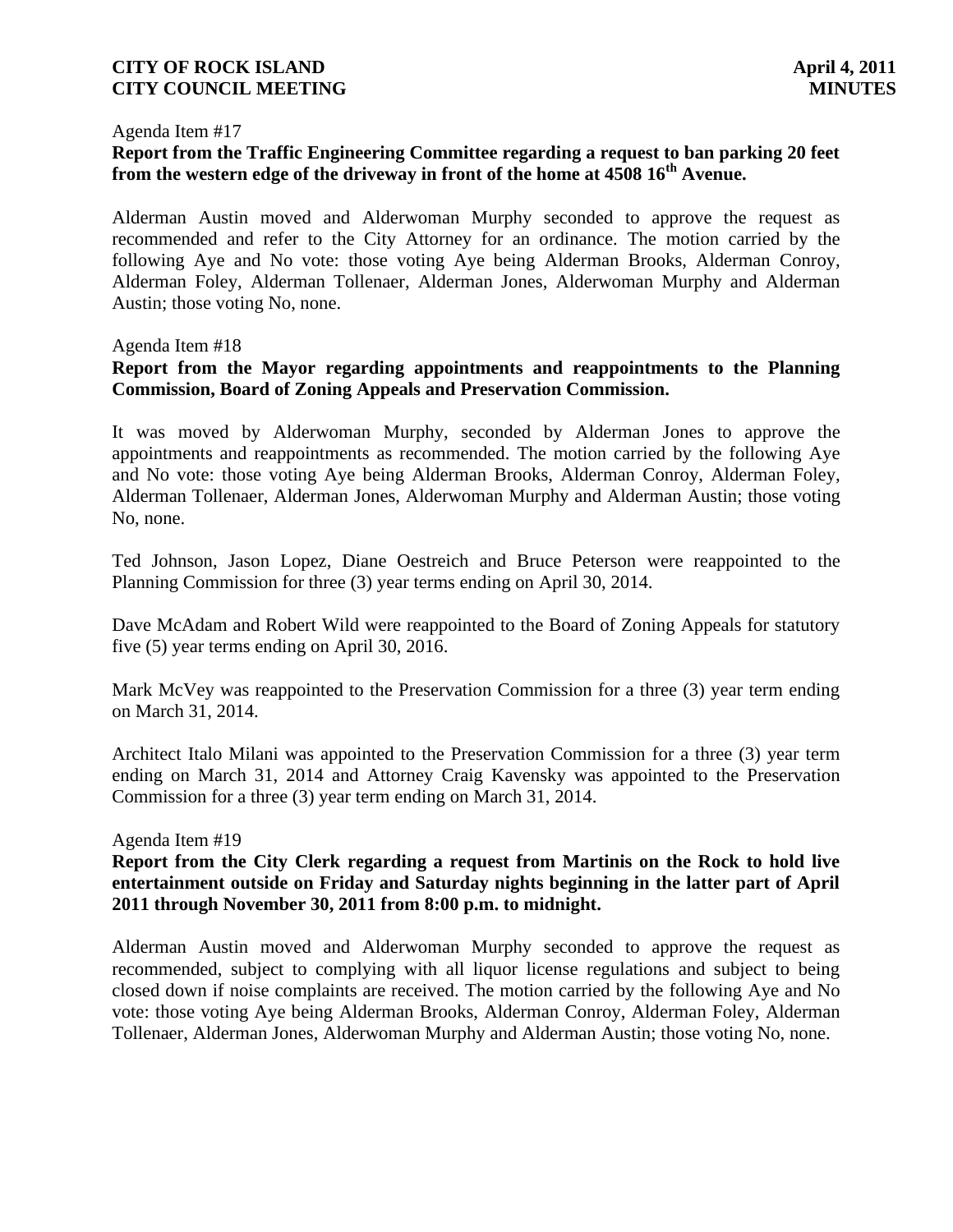#### Agenda Item #20

**Report from the City Clerk regarding an application from Christian Care and the Fellowship of Christian Athletes to hold a 5K Road Race on Saturday, June 4, 2011 beginning at 8:00 a.m.**

It was moved by Alderman Foley, seconded by Alderwoman Murphy to approve the event as recommended. The motion carried by the following Aye and No vote: those voting Aye being Alderman Brooks, Alderman Conroy, Alderman Foley, Alderman Tollenaer, Alderman Jones, Alderwoman Murphy and Alderman Austin; those voting No, none.

### Agenda Item #21 **Items from the City Manager's Memorandum Packet.**

City Manager John Phillips did not have any items to discuss.

Alderman Austin reminded everyone of the importance of Tuesday's election and encouraged everyone to vote. Alderman Austin added that Council representatives, school board members and Black Hawk College board members are being elected.

Alderwoman Murphy reminded everyone to Shop Rock Island. Alderwoman Murphy mentioned all of the restaurants on  $9<sup>th</sup>$  Street and  $11<sup>th</sup>$  Street. Alderwoman Murphy stated that at Blackhawk Road on 9<sup>th</sup> Street, there is City Limits, which serves breakfast, lunch and dinner. Alderwoman Murphy offered that for carryout, there is the Chicken Shack at  $31<sup>st</sup>$  Avenue and  $11<sup>th</sup>$  Street and McDonalds is across the street. It was noted that Aunt Bea's Café is at  $9<sup>th</sup>$  Street and  $25<sup>th</sup>$ Avenue, and at 18<sup>th</sup> Avenue and 9<sup>th</sup> Street, there is Lonnie Ray's. Alderwoman Murphy stated that the Chopsticks House (Chinese food) is located at  $24<sup>th</sup>$  Avenue and  $11<sup>th</sup>$  Street, and on  $11<sup>th</sup>$ Street and  $27<sup>th</sup>$  Avenue is Alfano's Pizza. Alderwoman Murphy encouraged everyone to Shop Rock Island.

Agenda Item #22 **Other Business.**

None

#### Agenda Item #23 **Executive Session on Personnel.**

A motion was made by Alderman Foley, seconded by Alderman Jones at 7:00 p.m. to recess to Executive Session on matters of Personnel. The motion carried on a roll call vote. Those voting Aye being Alderman Brooks, Alderman Conroy, Alderman Foley, Alderman Tollenaer, Alderman Jones, Alderwoman Murphy and Alderman Austin; those voting No, none.

Agenda Item #24 **Recess**

Mayor Pauley reconvened the regular meeting at 7:19 p.m. A motion was made by Alderwoman Murphy and seconded by Alderman Austin to recess to Monday, April 11, 2011 at 5:00 p.m.